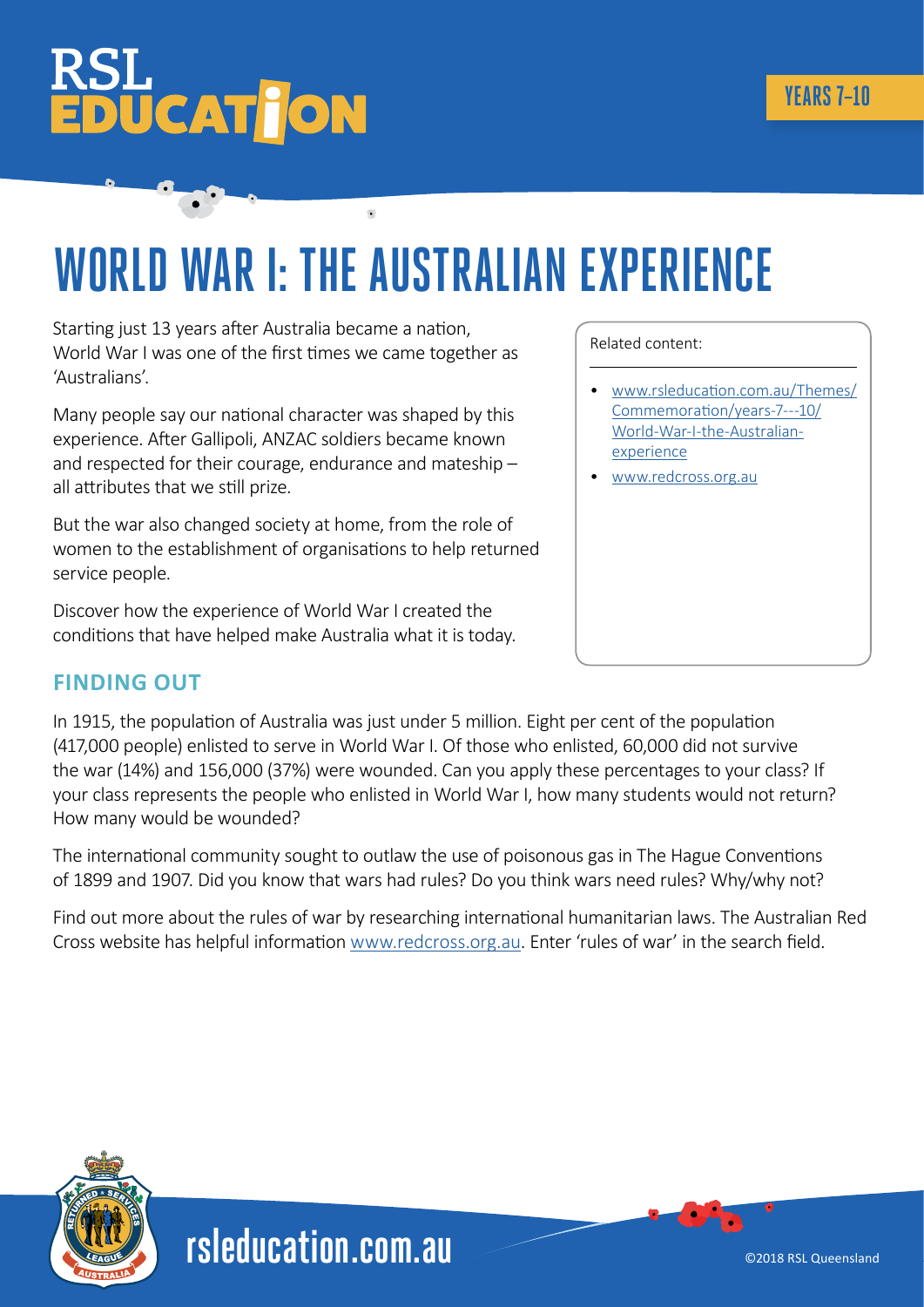# **UCATION**

## **WORLD WAR I: THE AUSTRALIAN EXPERIENCE**

#### **SORTING OUT**

Slides 2 and 6 show men in trenches and Slide 3 shows soldiers preparing for a gas attack. Make lists of the advantages and disadvantages of using trenches as places to shelter from and launch attacks.

One of the earliest military uses of chlorine gas was by German forces in the Second Battle of Ypres in April 1915. At first, Allied soldiers thought the gas was a smoke screen to cover an advance by the enemy. They mistakenly walked into the deadly gas. The British responded by using chlorine gas in the Battle of Loos in September 1915. Because gas proved to be an effective weapon for both sides, other forms such as phosgene and mustard gas were developed for use later in the war. Many soldiers who survived the war suffered the effects of gas for the rest of their lives.

#### Related content:

- [www.rsleducation.com.au/Themes/](http://www.rsleducation.com.au/Themes/Commemoration/years-7---10/World-War-I-the-Australian-experience) [Commemoration/years-7---10/](http://www.rsleducation.com.au/Themes/Commemoration/years-7---10/World-War-I-the-Australian-experience) [World-War-I-the-Australian](http://www.rsleducation.com.au/Themes/Commemoration/years-7---10/World-War-I-the-Australian-experience)[experience](http://www.rsleducation.com.au/Themes/Commemoration/years-7---10/World-War-I-the-Australian-experience)
- [www.redcross.org.au](http://www.redcross.org.au)

The use of poison gas was described by Britain's Daily Mirror newspaper as 'devilry'. Sir John French, then commander of the British Expeditionary Force, described the use of gas as a '… cynical and barbarous disregard of the well-known usages of civilised war'. Yet it was only four months later that the British used the same weapon. Do you believe a nation is justified in breaking the rules of war if the enemy does so first? Why/Why not?

Some military historians claim soldiers were more terrified of gas attacks than any other threat. Why do you think gas was so feared?

Slide 8 describes the impact of trench foot on soldiers. A combination of cold, wet feet and poor blood circulation caused trench foot. In some cases, soldiers did not unlace or remove boots for days at a time. Eventually gangrene and tetanus set in. Even when soldiers were removed from the front it could take months for infected feet to recover.

Why might injuries caused by gas or trench foot slow an army's capacity to advance and win battles?

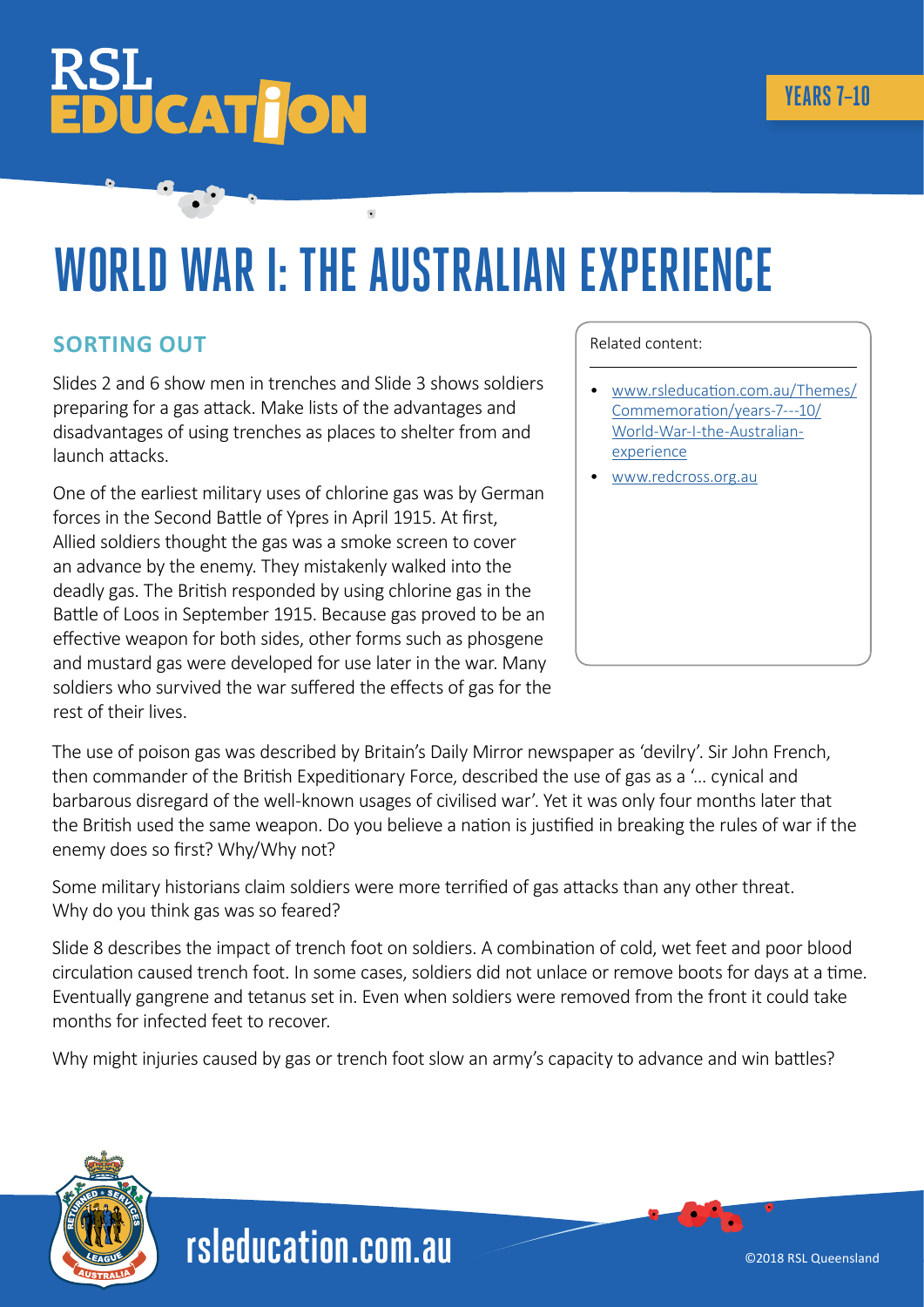# **ÜCAT JON**

## **WORLD WAR I: THE AUSTRALIAN EXPERIENCE**

#### **TAKING ACTION**

Search online for Wilfred Owen's poem *Dulce et Decorum Est*. The title is taken from an ode by the Ancient Roman poet Horace. The final phrase, 'Dulce et decorum est pro patria mori', means 'It is sweet and proper to die for the fatherland'.

Which of the following do you think best describes the perspective demonstrated in this poem. Explain your choice with reference to the poem and the images in the slide show.

- A victorious soldier who is proud that he has helped to save his country.
- A soldier who has survived battles but is devastated by what he has endured. He has seen friends gassed and bombed and argues that the saying 'Dulce et decorum est pro patria mori' is propaganda.

#### Related content:

- [www.rsleducation.com.au/Themes/](http://www.rsleducation.com.au/Themes/Commemoration/years-7---10/World-War-I-the-Australian-experience) [Commemoration/years-7---10/](http://www.rsleducation.com.au/Themes/Commemoration/years-7---10/World-War-I-the-Australian-experience) [World-War-I-the-Australian](http://www.rsleducation.com.au/Themes/Commemoration/years-7---10/World-War-I-the-Australian-experience)[experience](http://www.rsleducation.com.au/Themes/Commemoration/years-7---10/World-War-I-the-Australian-experience)
- [www.redcross.org.au](http://www.redcross.org.au)



**[rsleducation.com.au](http://rsleducation.com.au)**